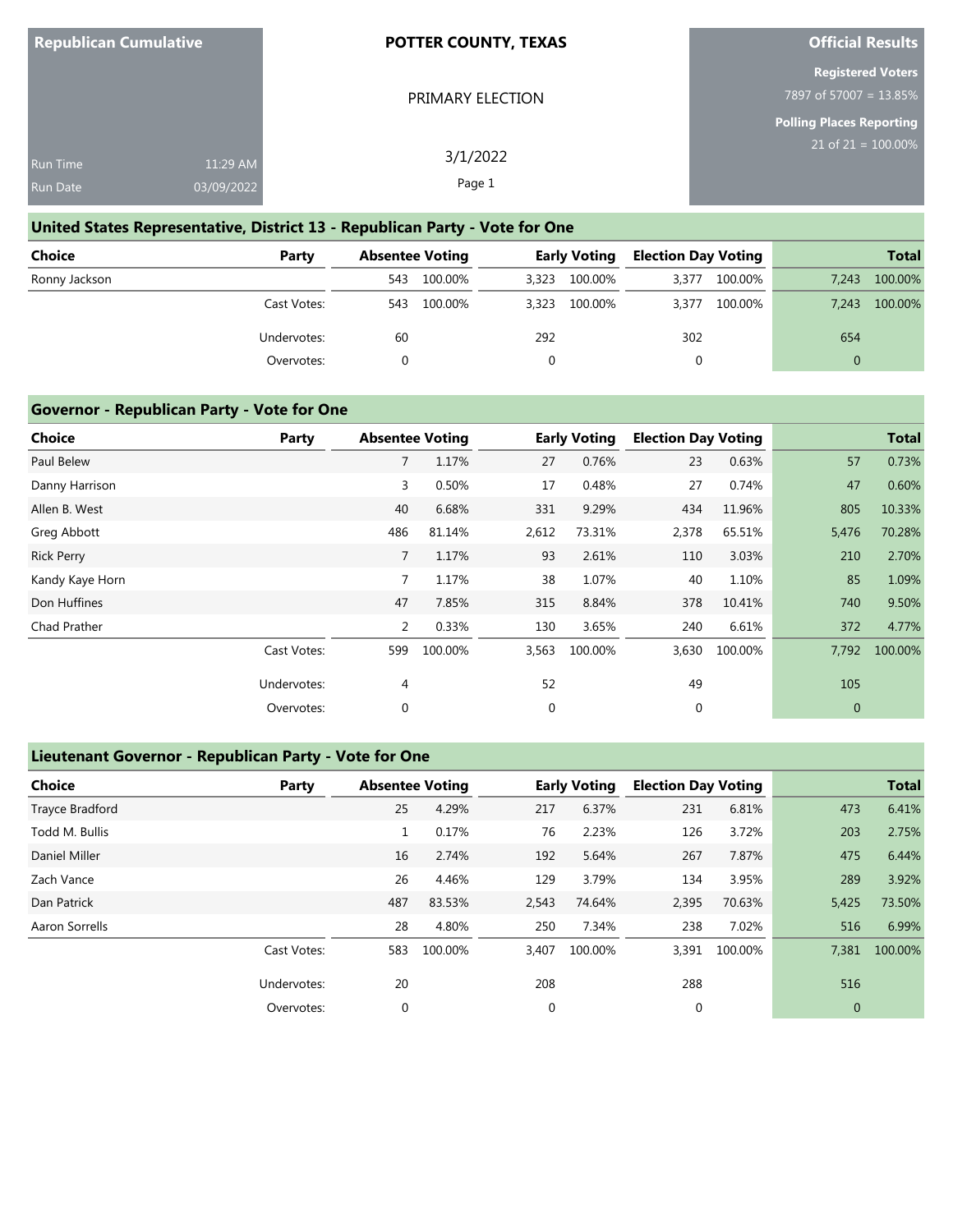# **Official Results**

|                               |                  | <b>Registered Voters</b>        |
|-------------------------------|------------------|---------------------------------|
|                               | PRIMARY ELECTION | 7897 of 57007 = 13.85%          |
|                               |                  | <b>Polling Places Reporting</b> |
| 11:29 AM<br><b>Run Time</b>   | 3/1/2022         | $21$ of $21 = 100.00\%$         |
|                               |                  |                                 |
| 03/09/2022<br><b>Run Date</b> | Page 2           |                                 |

# **Attorney General - Republican Party - Vote for One**

| <b>Choice</b><br>Party |             | <b>Absentee Voting</b> |       | <b>Early Voting</b> |       | <b>Election Day Voting</b> |              | <b>Total</b> |
|------------------------|-------------|------------------------|-------|---------------------|-------|----------------------------|--------------|--------------|
| Ken Paxton             | 335         | 56.02%                 | 1,805 | 51.09%              | 1,800 | 50.62%                     | 3,940        | 51.26%       |
| Louie Gohmert          | 64          | 10.70%                 | 417   | 11.80%              | 500   | 14.06%                     | 981          | 12.76%       |
| Eva Guzman             | 120         | 20.07%                 | 752   | 21.29%              | 642   | 18.05%                     | 1,514        | 19.70%       |
| George P. Bush         | 79          | 13.21%                 | 559   | 15.82%              | 614   | 17.27%                     | 1,252        | 16.29%       |
| Cast Votes:            | 598         | 100.00%                | 3,533 | 100.00%             | 3,556 | 100.00%                    | 7,687        | 100.00%      |
| Undervotes:            | 5           |                        | 82    |                     | 123   |                            | 210          |              |
| Overvotes:             | $\mathbf 0$ |                        | 0     |                     | 0     |                            | $\mathbf{0}$ |              |

# **Comptroller of Public Accounts - Republican Party - Vote for One**

| Choice         | Party       | <b>Absentee Voting</b> |         | <b>Early Voting</b> |               | <b>Election Day Voting</b> |         |              | <b>Total</b> |
|----------------|-------------|------------------------|---------|---------------------|---------------|----------------------------|---------|--------------|--------------|
| Glenn Hegar    |             | 462                    | 87.33%  | 2,588               | 82.53%        | 2,523                      | 81.81%  | 5,573        | 82.58%       |
| Mark V. Goloby |             | 67                     | 12.67%  | 548                 | 17.47%        | 561                        | 18.19%  | 1.176        | 17.42%       |
|                | Cast Votes: | 529                    | 100.00% |                     | 3,136 100.00% | 3.084                      | 100.00% | 6.749        | 100.00%      |
|                | Undervotes: | 74                     |         | 479                 |               | 595                        |         | 1,148        |              |
|                | Overvotes:  | 0                      |         | 0                   |               | 0                          |         | $\mathbf{0}$ |              |

# **Commissioner of the General Land Office - Republican Party - Vote for One**

| Choice                 | Party       | <b>Absentee Voting</b> |         |             | <b>Early Voting</b> | <b>Election Day Voting</b> |         |       | <b>Total</b> |
|------------------------|-------------|------------------------|---------|-------------|---------------------|----------------------------|---------|-------|--------------|
| Jon Spiers             |             | 102                    | 19.39%  | 564         | 18.73%              | 673                        | 22.89%  | 1,339 | 20.67%       |
| Victor Avila           |             | 59                     | 11.22%  | 315         | 10.46%              | 331                        | 11.26%  | 705   | 10.88%       |
| Don W. Minton          |             | 54                     | 10.27%  | 272         | 9.03%               | 286                        | 9.73%   | 612   | 9.45%        |
| Ben Armenta            |             | 6                      | 1.14%   | 59          | 1.96%               | 74                         | 2.52%   | 139   | 2.15%        |
| <b>Weston Martinez</b> |             | 8                      | 1.52%   | 130         | 4.32%               | 128                        | 4.35%   | 266   | 4.11%        |
| Dawn Buckingham        |             | 236                    | 44.87%  | 1,152       | 38.26%              | 877                        | 29.83%  | 2,265 | 34.97%       |
| Rufus Lopez            |             | 3                      | 0.57%   | 94          | 3.12%               | 78                         | 2.65%   | 175   | 2.70%        |
| Tim Westley            |             | 58                     | 11.03%  | 425         | 14.11%              | 493                        | 16.77%  | 976   | 15.07%       |
|                        | Cast Votes: | 526                    | 100.00% | 3,011       | 100.00%             | 2,940                      | 100.00% | 6,477 | 100.00%      |
|                        | Undervotes: | 77                     |         | 604         |                     | 739                        |         | 1,420 |              |
|                        | Overvotes:  | 0                      |         | $\mathbf 0$ |                     | 0                          |         | 0     |              |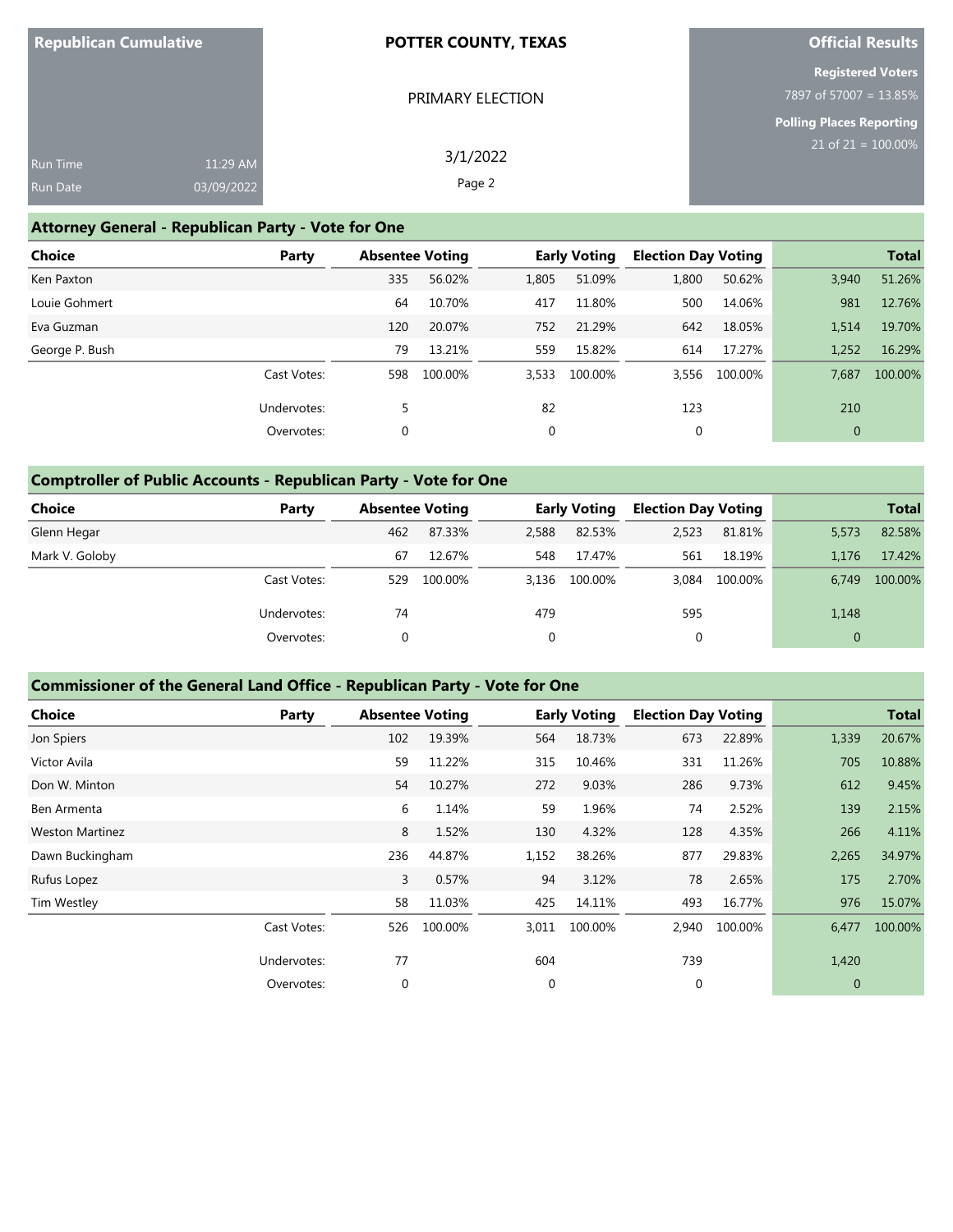| <b>Republican Cumulative</b> |            | <b>POTTER COUNTY, TEXAS</b> | <b>Official Results</b>                             |  |  |
|------------------------------|------------|-----------------------------|-----------------------------------------------------|--|--|
|                              |            | PRIMARY ELECTION            | <b>Registered Voters</b><br>7897 of 57007 = 13.85%  |  |  |
|                              |            |                             | Polling Places Reporting<br>$21$ of $21 = 100.00\%$ |  |  |
| Run Time                     | 11:29 AM   | 3/1/2022                    |                                                     |  |  |
| Run Date                     | 03/09/2022 | Page 3                      |                                                     |  |  |

## **Commissioner of Agriculture - Republican Party - Vote for One**

| <b>Choice</b>    | Party       | <b>Absentee Voting</b> |         |             | <b>Early Voting</b> |       | <b>Election Day Voting</b> |              | <b>Total</b> |
|------------------|-------------|------------------------|---------|-------------|---------------------|-------|----------------------------|--------------|--------------|
| Sid Miller       |             | 361                    | 65.76%  | 1,969       | 61.90%              | 1,849 | 59.42%                     | 4,179        | 61.08%       |
| James White      |             | 139                    | 25.32%  | 890         | 27.98%              | 959   | 30.82%                     | 1,988        | 29.06%       |
| Carey A. Counsil |             | 49                     | 8.93%   | 322         | 10.12%              | 304   | 9.77%                      | 675          | 9.87%        |
|                  | Cast Votes: | 549                    | 100.00% | 3.181       | 100.00%             | 3.112 | 100.00%                    | 6.842        | 100.00%      |
|                  | Undervotes: | 54                     |         | 434         |                     | 567   |                            | 1,055        |              |
|                  | Overvotes:  | 0                      |         | $\mathbf 0$ |                     | 0     |                            | $\mathbf{0}$ |              |

## **Railroad Commissioner - Republican Party - Vote for One**

| <b>Choice</b>          | Party       | <b>Absentee Voting</b> |         |       | <b>Early Voting</b> | <b>Election Day Voting</b> |         |              | <b>Total</b> |
|------------------------|-------------|------------------------|---------|-------|---------------------|----------------------------|---------|--------------|--------------|
| Wayne Christian        |             | 285                    | 53.67%  | 1,374 | 44.92%              | 1,263                      | 42.00%  | 2,922        | 44.29%       |
| Sarah Stogner          |             | 60                     | 11.30%  | 436   | 14.25%              | 436                        | 14.50%  | 932          | 14.13%       |
| Tom Slocum, Jr.        |             | 106                    | 19.96%  | 529   | 17.29%              | 484                        | 16.10%  | 1,119        | 16.96%       |
| Marvin "Sarge" Summers |             | 36                     | 6.78%   | 310   | 10.13%              | 383                        | 12.74%  | 729          | 11.05%       |
| Dawayne Tipton         |             | 44                     | 8.29%   | 410   | 13.40%              | 441                        | 14.67%  | 895          | 13.57%       |
|                        | Cast Votes: | 531                    | 100.00% | 3,059 | 100.00%             | 3,007                      | 100.00% | 6,597        | 100.00%      |
|                        | Undervotes: | 72                     |         | 556   |                     | 672                        |         | 1,300        |              |
|                        | Overvotes:  | $\mathbf 0$            |         | 0     |                     | $\mathbf 0$                |         | $\mathbf{0}$ |              |

## **Justice, Supreme Court, Place 3 - Republican Party - Vote for One**

| <b>Choice</b>  | Party       | <b>Absentee Voting</b> |         |       | <b>Early Voting</b> | <b>Election Day Voting</b> |         |       | <b>Total</b> |
|----------------|-------------|------------------------|---------|-------|---------------------|----------------------------|---------|-------|--------------|
| Debra Lehrmann |             | 523                    | 100.00% | 3,054 | 100.00%             | 3.063                      | 100.00% | 6,640 | 100.00%      |
|                | Cast Votes: | 523                    | 100.00% | 3,054 | 100.00%             | 3.063                      | 100.00% | 6.640 | 100.00%      |
|                | Undervotes: | 80                     |         | 561   |                     | 616                        |         | 1,257 |              |
|                | Overvotes:  |                        |         |       |                     |                            |         |       |              |

## **Justice, Supreme Court, Place 5 - Republican Party - Vote for One**

| Choice        | Party       |     | <b>Absentee Voting</b> |       | <b>Early Voting</b> | <b>Election Day Voting</b> |         |       | <b>Total</b> |
|---------------|-------------|-----|------------------------|-------|---------------------|----------------------------|---------|-------|--------------|
| Rebeca Huddle |             | 523 | 100.00%                | 3,031 | 100.00%             | 3.019                      | 100.00% | 6,573 | 100.00%      |
|               | Cast Votes: | 523 | 100.00%                | 3,031 | 100.00%             | 3,019                      | 100.00% | 6,573 | 100.00%      |
|               | Undervotes: | 80  |                        | 584   |                     | 660                        |         | 1,324 |              |
|               | Overvotes:  |     |                        |       |                     |                            |         |       |              |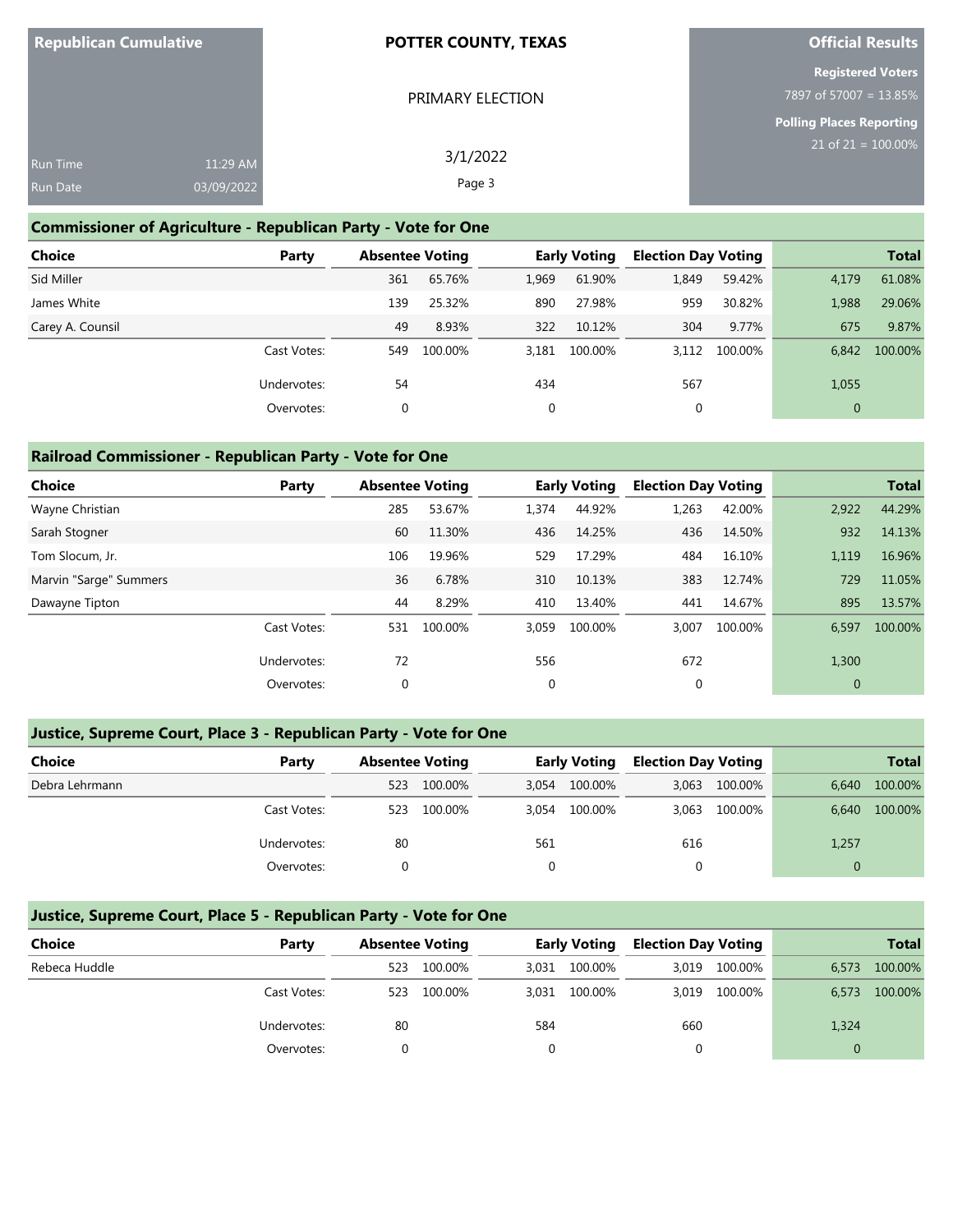| <b>Republican Cumulative</b> |            | <b>POTTER COUNTY, TEXAS</b> | <b>Official Results</b>         |  |  |
|------------------------------|------------|-----------------------------|---------------------------------|--|--|
|                              |            |                             | <b>Registered Voters</b>        |  |  |
|                              |            | PRIMARY ELECTION            | 7897 of 57007 = 13.85%          |  |  |
|                              |            |                             | <b>Polling Places Reporting</b> |  |  |
| Run Time                     | 11:29 AM   | 3/1/2022                    | $21$ of $21 = 100.00\%$         |  |  |
| Run Date                     | 03/09/2022 | Page 4                      |                                 |  |  |

## **Justice, Supreme Court, Place 9 - Republican Party - Vote for One**

| <b>Choice</b>    | Party       | <b>Absentee Voting</b> |         |       | <b>Early Voting</b> | <b>Election Day Voting</b> |         |              | <b>Total</b> |
|------------------|-------------|------------------------|---------|-------|---------------------|----------------------------|---------|--------------|--------------|
| David J. Schenck |             | 243                    | 47.46%  | 1,650 | 54.95%              | 1,680                      | 56.76%  | 3,573        | 55.18%       |
| Evan Young       |             | 269                    | 52.54%  | 1,353 | 45.05%              | 1,280                      | 43.24%  | 2.902        | 44.82%       |
|                  | Cast Votes: | 512                    | 100.00% | 3,003 | 100.00%             | 2.960                      | 100.00% | 6.475        | 100.00%      |
|                  | Undervotes: | 91                     |         | 612   |                     | 719                        |         | 1,422        |              |
|                  | Overvotes:  |                        |         |       |                     | 0                          |         | $\mathbf{0}$ |              |

## **Judge, Court of Criminal Appeals, Place 2 - Republican Party - Vote for One**

| <b>Choice</b> | Party       | <b>Absentee Voting</b> |         |       | <b>Early Voting</b> | <b>Election Day Voting</b> |               |              | <b>Total</b> |
|---------------|-------------|------------------------|---------|-------|---------------------|----------------------------|---------------|--------------|--------------|
| Mary Lou Keel |             | 524                    | 100.00% | 3,008 | 100.00%             |                            | 2,996 100.00% | 6.528        | 100.00%      |
|               | Cast Votes: | 524                    | 100.00% | 3.008 | 100.00%             |                            | 2,996 100.00% | 6,528        | 100.00%      |
|               | Undervotes: | 79                     |         | 607   |                     | 683                        |               | 1,369        |              |
|               | Overvotes:  |                        |         |       |                     | 0                          |               | $\mathbf{0}$ |              |

## **Judge, Court of Criminal Appeals, Place 5 - Republican Party - Vote for One**

| <b>Choice</b> | Party       | <b>Absentee Voting</b> |         |       | <b>Early Voting</b> | <b>Election Day Voting</b> |         |          | <b>Total</b> |
|---------------|-------------|------------------------|---------|-------|---------------------|----------------------------|---------|----------|--------------|
| Clint Morgan  |             | 261                    | 50.39%  | 1,358 | 44.95%              | 1,299                      | 43.90%  | 2.918    | 44.91%       |
| Scott Walker  |             | 257                    | 49.61%  | 1,663 | 55.05%              | 1.660                      | 56.10%  | 3,580    | 55.09%       |
|               | Cast Votes: | 518                    | 100.00% | 3.021 | 100.00%             | 2.959                      | 100.00% | 6.498    | 100.00%      |
|               | Undervotes: | 85                     |         | 594   |                     | 720                        |         | 1,399    |              |
|               | Overvotes:  |                        |         | 0     |                     |                            |         | $\Omega$ |              |

## **Judge, Court of Criminal Appeals, Place 6 - Republican Party - Vote for One**

| <b>Choice</b>         | Party       | <b>Absentee Voting</b> |         |       | <b>Early Voting</b> | <b>Election Day Voting</b> |         |          | <b>Total</b> |
|-----------------------|-------------|------------------------|---------|-------|---------------------|----------------------------|---------|----------|--------------|
| Jesse F. McClure, III |             | 513                    | 100.00% | 2.952 | 100.00%             | 2.919                      | 100.00% | 6.384    | 100.00%      |
|                       | Cast Votes: | 513                    | 100.00% | 2.952 | 100.00%             | 2.919                      | 100.00% | 6.384    | 100.00%      |
|                       | Undervotes: | 90                     |         | 663   |                     | 760                        |         | 1,513    |              |
|                       | Overvotes:  |                        |         |       |                     |                            |         | $\Omega$ |              |

## **Member, State Board of Education, District 15 - Republican Party - Vote for One**

| Choice       | Party       | <b>Absentee Voting</b> |         |       | <b>Early Voting</b> | <b>Election Day Voting</b> |         |              | <b>Total</b> |
|--------------|-------------|------------------------|---------|-------|---------------------|----------------------------|---------|--------------|--------------|
| Jay Johnson  |             | 311                    | 60.15%  | 1,630 | 53.62%              | 1,540                      | 51.26%  | 3,481        | 53.06%       |
| Aaron Kinsey |             | 206                    | 39.85%  | 1.410 | 46.38%              | 1.464                      | 48.74%  | 3.080        | 46.94%       |
|              | Cast Votes: | 517                    | 100.00% | 3.040 | 100.00%             | 3.004                      | 100.00% | 6.561        | 100.00%      |
|              | Undervotes: | 86                     |         | 575   |                     | 675                        |         | 1,336        |              |
|              | Overvotes:  |                        |         | 0     |                     | 0                          |         | $\mathbf{0}$ |              |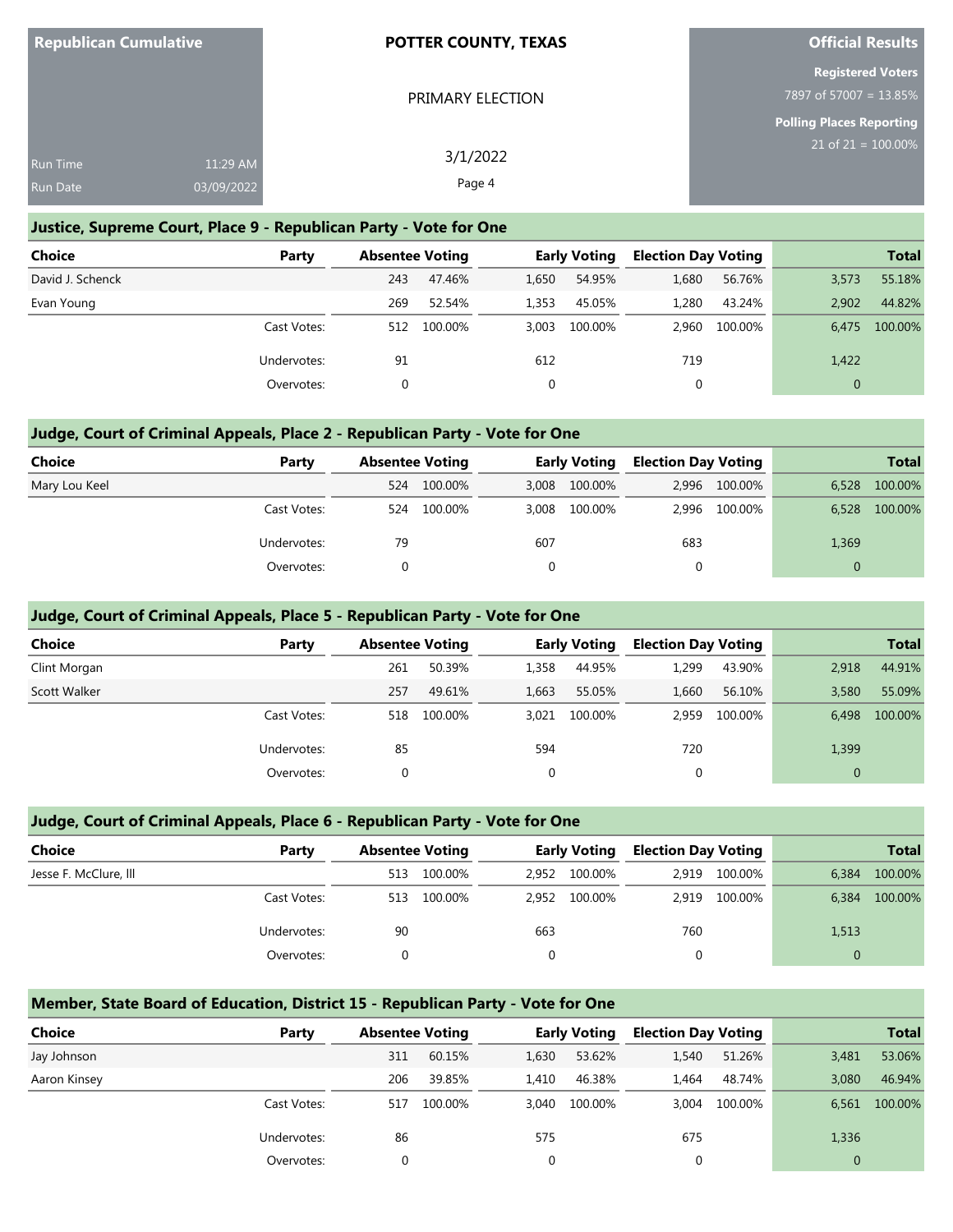|  | <b>Republican Cumulative</b> |  |
|--|------------------------------|--|
|  |                              |  |

PRIMARY ELECTION

# **Official Results**

| <b>Registered Voters</b>  |  |
|---------------------------|--|
| $17897$ of 57007 = 13.85% |  |

| <b>Polling Places Reporting</b> |                       |
|---------------------------------|-----------------------|
|                                 | 21 of $21 = 100.00\%$ |

| <b>Run Time</b> | 11:29 AM   | 3/1/2022 | $21$ of $21 = 1$ |
|-----------------|------------|----------|------------------|
| <b>Run Date</b> | 03/09/2022 | Page 5   |                  |

## **State Senator, District 31 - Republican Party - Vote for One**

| <b>Choice</b>     | Party       | <b>Absentee Voting</b> |         |       | <b>Early Voting</b> | <b>Election Day Voting</b> |         |             | <b>Total</b> |
|-------------------|-------------|------------------------|---------|-------|---------------------|----------------------------|---------|-------------|--------------|
| Jesse Quackenbush |             | 69                     | 11.98%  | 373   | 10.64%              | 361                        | 10.38%  | 803         | 10.62%       |
| Kevin Sparks      |             | 286                    | 49.65%  | 1,625 | 46.38%              | 1,434                      | 41.22%  | 3,345       | 44.25%       |
| Stormy Bradley    |             | 64                     | 11.11%  | 433   | 12.36%              | 455                        | 13.08%  | 952         | 12.59%       |
| Tim Reid          |             | 157                    | 27.26%  | 1,073 | 30.62%              | 1,229                      | 35.33%  | 2,459       | 32.53%       |
|                   | Cast Votes: | 576                    | 100.00% | 3,504 | 100.00%             | 3.479                      | 100.00% | 7,559       | 100.00%      |
|                   | Undervotes: | 27                     |         | 111   |                     | 200                        |         | 338         |              |
|                   | Overvotes:  | 0                      |         | 0     |                     | 0                          |         | $\mathbf 0$ |              |

## **State Representative, District 87 - Republican Party - Vote for One**

| <b>Choice</b> | Party       | <b>Absentee Voting</b> |         | <b>Early Voting</b> |         | <b>Election Day Voting</b> |               |       | <b>Total</b> |
|---------------|-------------|------------------------|---------|---------------------|---------|----------------------------|---------------|-------|--------------|
| Four Price    |             | 556                    | 100.00% | 3,283               | 100.00% |                            | 3,293 100.00% | 7.132 | 100.00%      |
|               | Cast Votes: | 556                    | 100.00% | 3.283               | 100.00% |                            | 3,293 100.00% | 7.132 | 100.00%      |
|               | Undervotes: | 47                     |         | 332                 |         | 386                        |               | 765   |              |
|               | Overvotes:  |                        |         |                     |         | 0                          |               | 0     |              |

#### **Justice, 7th Court of Appeals District, Place 4 - Republican Party - Vote for One**

| <b>Choice</b> | Party       |     | <b>Absentee Voting</b> |          | <b>Early Voting</b> | <b>Election Day Voting</b> |               |          | <b>Total</b> |
|---------------|-------------|-----|------------------------|----------|---------------------|----------------------------|---------------|----------|--------------|
| Larry Doss    |             | 515 | 100.00%                | 3,034    | 100.00%             |                            | 2,988 100.00% | 6,537    | 100.00%      |
|               | Cast Votes: | 515 | 100.00%                | 3.034    | 100.00%             |                            | 2,988 100.00% | 6,537    | 100.00%      |
|               | Undervotes: | 88  |                        | 581      |                     | 691                        |               | 1,360    |              |
|               | Overvotes:  |     |                        | $\Omega$ |                     | 0                          |               | $\Omega$ |              |

## **District Judge, 47th Judicial District - Republican Party - Vote for One**

| Choice          | Party       | <b>Absentee Voting</b> |         |          | <b>Early Voting</b> | <b>Election Day Voting</b> |         |              | <b>Total</b> |
|-----------------|-------------|------------------------|---------|----------|---------------------|----------------------------|---------|--------------|--------------|
| Alex Yarbrough  |             | 78                     | 14.03%  | 615      | 18.20%              | 743                        | 22.33%  | 1,436        | 19.77%       |
| Dee Johnson     |             | 245                    | 44.06%  | 1,563    | 46.24%              | 1,378                      | 41.41%  | 3,186        | 43.86%       |
| Joe Marr Wilson |             | 233                    | 41.91%  | 1.202    | 35.56%              | 1.207                      | 36.27%  | 2.642        | 36.37%       |
|                 | Cast Votes: | 556                    | 100.00% | 3,380    | 100.00%             | 3,328                      | 100.00% | 7.264        | 100.00%      |
|                 | Undervotes: | 47                     |         | 235      |                     | 351                        |         | 633          |              |
|                 | Overvotes:  | 0                      |         | $\Omega$ |                     | 0                          |         | $\mathbf{0}$ |              |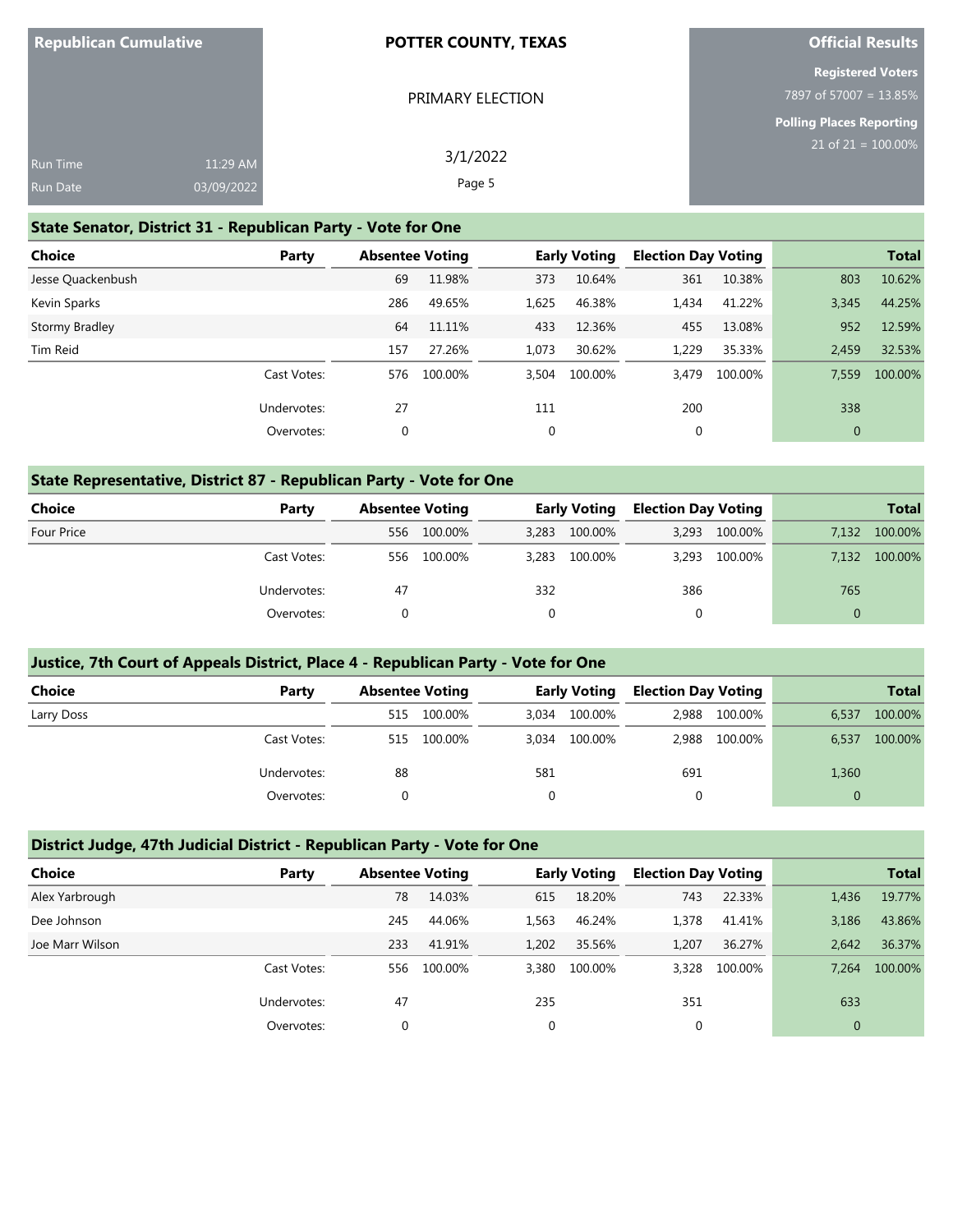| <b>Republican Cumulative</b> |            | <b>POTTER COUNTY, TEXAS</b> | <b>Official Results</b>  |
|------------------------------|------------|-----------------------------|--------------------------|
|                              |            |                             | <b>Registered Voters</b> |
|                              |            | PRIMARY ELECTION            | 7897 of 57007 = 13.85%   |
|                              |            |                             | Polling Places Reporting |
| Run Time                     | 11:29 AM   | 3/1/2022                    | $21$ of 21 = 100.00%     |
| Run Date                     | 03/09/2022 | Page 6                      |                          |

#### **District Judge, 181st Judicial District - Republican Party - Vote for One**

| <b>Choice</b>              | Party       | <b>Absentee Voting</b> |         |       | <b>Early Voting</b> | <b>Election Day Voting</b> |         |              | <b>Total</b> |
|----------------------------|-------------|------------------------|---------|-------|---------------------|----------------------------|---------|--------------|--------------|
| Titiana D. Frausto         |             | 337                    | 62.29%  | 2.376 | 72.04%              | 2,083                      | 63.88%  | 4.796        | 67.55%       |
| <b>Quenton Todd Hatter</b> |             | 204                    | 37.71%  | 922   | 27.96%              | 1.178                      | 36.12%  | 2.304        | 32.45%       |
|                            | Cast Votes: | 541                    | 100.00% | 3.298 | 100.00%             | 3,261                      | 100.00% | 7.100        | 100.00%      |
|                            | Undervotes: | 62                     |         | 317   |                     | 418                        |         | 797          |              |
|                            | Overvotes:  |                        |         |       |                     | 0                          |         | $\mathbf{0}$ |              |

## **District Judge, 251st Judicial District - Republican Party - Vote for One**

| <b>Choice</b>  | Party       | <b>Absentee Voting</b> |         | <b>Early Voting</b> |         | <b>Election Day Voting</b> |               | <b>Total</b> |         |
|----------------|-------------|------------------------|---------|---------------------|---------|----------------------------|---------------|--------------|---------|
| Ana E. Estevez |             | 538                    | 100.00% | 3.067               | 100.00% |                            | 3,015 100.00% | 6,620        | 100.00% |
|                | Cast Votes: | 538                    | 100.00% | 3,067               | 100.00% | 3,015                      | 100.00%       | 6,620        | 100.00% |
|                | Undervotes: | 65                     |         | 548                 |         | 664                        |               | 1,277        |         |
|                | Overvotes:  |                        |         |                     |         |                            |               |              |         |

#### **District Judge, 320th Judicial District - Republican Party - Vote for One**

| <b>Choice</b> | Party       | <b>Absentee Voting</b> |         |       | <b>Early Voting</b> | <b>Election Day Voting</b> |         |       | <b>Total</b> |
|---------------|-------------|------------------------|---------|-------|---------------------|----------------------------|---------|-------|--------------|
| Steven Denny  |             | 222                    | 40.73%  | 1,638 | 49.83%              | 1,851                      | 56.94%  | 3,711 | 52.39%       |
| Pamela Sirmon |             | 323                    | 59.27%  | 1,649 | 50.17%              | 1,400                      | 43.06%  | 3,372 | 47.61%       |
|               | Cast Votes: | 545                    | 100.00% | 3.287 | 100.00%             | 3.251                      | 100.00% | 7,083 | 100.00%      |
|               | Undervotes: | 58                     |         | 328   |                     | 428                        |         | 814   |              |
|               | Overvotes:  |                        |         | 0     |                     |                            |         |       |              |

## **County Judge - Republican Party - Vote for One**

| <b>Choice</b> | Party       | <b>Absentee Voting</b> |         |          | <b>Early Voting</b> | <b>Election Day Voting</b> |         |              | <b>Total</b> |
|---------------|-------------|------------------------|---------|----------|---------------------|----------------------------|---------|--------------|--------------|
| Nancy Tanner  |             | 452                    | 80.14%  | 2.272    | 67.92%              | 2,033                      | 61.31%  | 4,757        | 65.84%       |
| Edward Heath  |             | 112                    | 19.86%  | 1,073    | 32.08%              | 1,283                      | 38.69%  | 2.468        | 34.16%       |
|               | Cast Votes: | 564                    | 100.00% | 3.345    | 100.00%             | 3,316                      | 100.00% | 7.225        | 100.00%      |
|               | Undervotes: | 39                     |         | 270      |                     | 363                        |         | 672          |              |
|               | Overvotes:  | $\Omega$               |         | $\Omega$ |                     | 0                          |         | $\mathbf{0}$ |              |

## **Judge, County Court at Law No. 1 - Republican Party - Vote for One**

| <b>Choice</b> | Party       | <b>Absentee Voting</b> |         | <b>Early Voting</b> |               | <b>Election Day Voting</b> |         |       | <b>Total</b> |
|---------------|-------------|------------------------|---------|---------------------|---------------|----------------------------|---------|-------|--------------|
| Walt Weaver   |             | 523                    | 100.00% | 3.042               | 100.00%       | 3.004                      | 100.00% | 6.569 | 100.00%      |
|               | Cast Votes: | 523                    | 100.00% |                     | 3,042 100.00% | 3.004                      | 100.00% | 6.569 | 100.00%      |
|               | Undervotes: | 80                     |         | 573                 |               | 675                        |         | 1,328 |              |
|               | Overvotes:  |                        |         |                     |               |                            |         |       |              |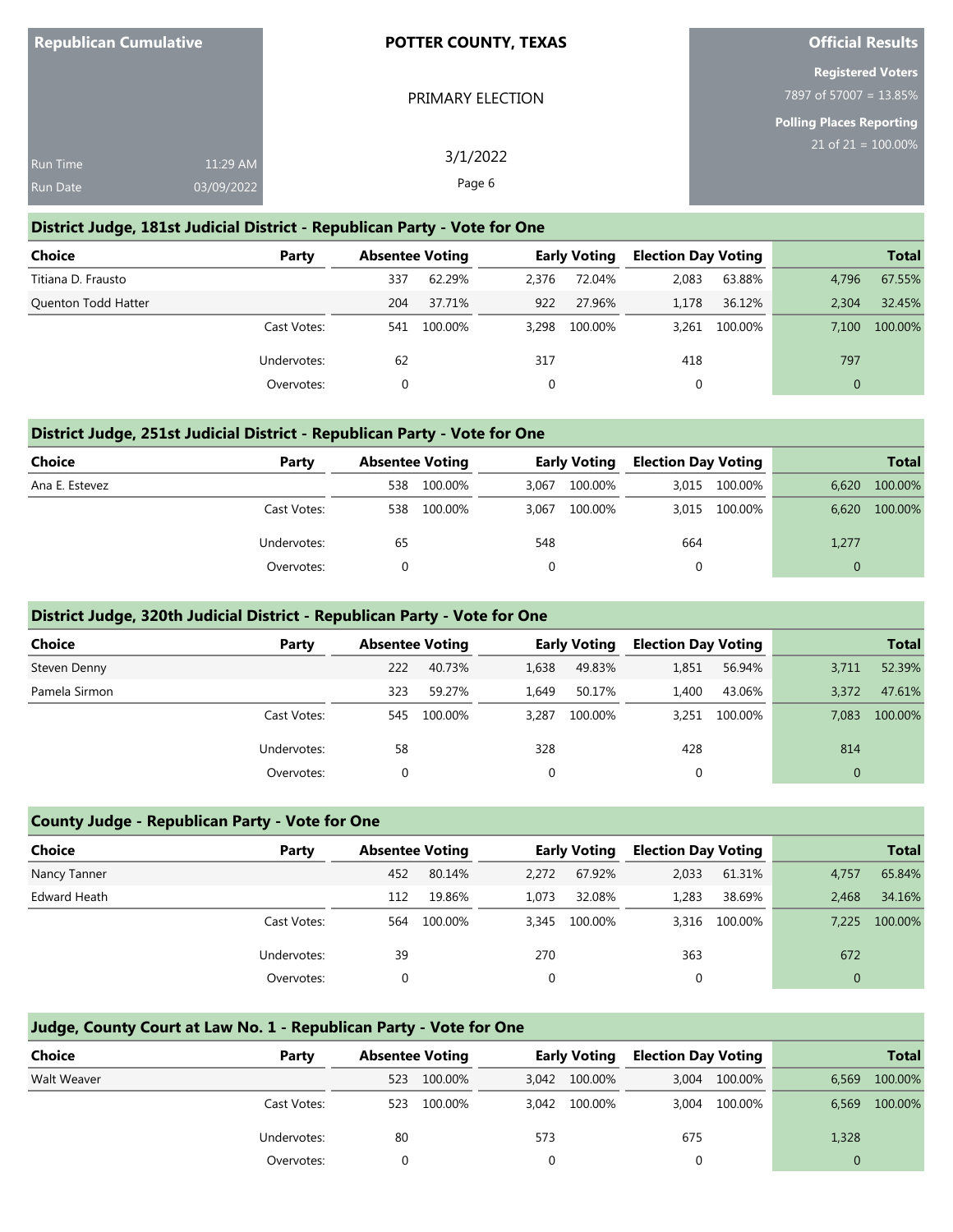| <b>Republican Cumulative</b> |  |
|------------------------------|--|
|------------------------------|--|

PRIMARY ELECTION

# **Official Results**

|                        |  | <b>Registered Voters</b> |  |  |
|------------------------|--|--------------------------|--|--|
| 7897 of 57007 = 13.85% |  |                          |  |  |

**Polling Places Reporting**

|                 |            |          | <b>Polling Places Reporting</b> |
|-----------------|------------|----------|---------------------------------|
| <b>Run Time</b> | 11:29 AM   | 3/1/2022 | $21$ of $21 = 100.00\%$         |
| <b>Run Date</b> | 03/09/2022 | Page 7   |                                 |

## **Judge, County Court at Law No. 2 - Republican Party - Vote for One**

| <b>Choice</b> | Party       | <b>Absentee Voting</b> |         | <b>Early Voting</b> |         | <b>Election Day Voting</b> |               | <b>Total</b>   |         |
|---------------|-------------|------------------------|---------|---------------------|---------|----------------------------|---------------|----------------|---------|
| Matthew Hand  |             | 521                    | 100.00% | 3.024               | 100.00% |                            | 2,991 100.00% | 6,536          | 100.00% |
|               | Cast Votes: | 521                    | 100.00% | 3.024               | 100.00% |                            | 2,991 100.00% | 6,536          | 100.00% |
|               | Undervotes: | 82                     |         | 591                 |         | 688                        |               | 1,361          |         |
|               | Overvotes:  |                        |         |                     |         |                            |               | $\overline{0}$ |         |

## **District Clerk - Republican Party - Vote for One**

| Choice         | Party       | <b>Absentee Voting</b> |         | <b>Early Voting</b> |         | <b>Election Day Voting</b> |               |          | <b>Total</b> |
|----------------|-------------|------------------------|---------|---------------------|---------|----------------------------|---------------|----------|--------------|
| Stephnie Menke |             | 526                    | 100.00% | 2.994               | 100.00% |                            | 2,976 100.00% | 6.496    | 100.00%      |
|                | Cast Votes: | 526                    | 100.00% | 2.994               | 100.00% |                            | 2.976 100.00% | 6.496    | 100.00%      |
|                | Undervotes: |                        |         | 621                 |         | 703                        |               | 1,401    |              |
|                | Overvotes:  |                        |         |                     |         |                            |               | $\Omega$ |              |

## **County Clerk - Republican Party - Vote for One**

| <b>Choice</b> | Party       | <b>Absentee Voting</b> |         | <b>Early Voting</b> |         | <b>Election Day Voting</b> |         | <b>Total</b> |         |
|---------------|-------------|------------------------|---------|---------------------|---------|----------------------------|---------|--------------|---------|
| Julie Smith   |             | 530                    | 100.00% | 3,041               | 100.00% | 2,998                      | 100.00% | 6,569        | 100.00% |
|               | Cast Votes: | 530                    | 100.00% | 3.041               | 100.00% | 2.998                      | 100.00% | 6,569        | 100.00% |
|               | Undervotes: | 69                     |         | 574                 |         | 681                        |         | 1,324        |         |
|               | Overvotes:  |                        |         | $\mathbf{0}$        |         | 0                          |         | $\mathbf{0}$ |         |
|               |             |                        |         |                     |         |                            |         |              |         |

## **County Treasurer - Republican Party - Vote for One**

| <b>Choice</b>        | Party       | <b>Absentee Voting</b> |         | <b>Early Voting</b> |         | <b>Election Day Voting</b> |         | <b>Total</b> |         |
|----------------------|-------------|------------------------|---------|---------------------|---------|----------------------------|---------|--------------|---------|
| <b>Brooke Graves</b> |             | 525                    | 100.00% | 2.994               | 100.00% | 2.960                      | 100.00% | 6.479        | 100.00% |
|                      | Cast Votes: | 525                    | 100.00% | 2.994               | 100.00% | 2.960                      | 100.00% | 6.479        | 100.00% |
|                      | Undervotes: | 74                     |         | 621                 |         | 719                        |         | 1,414        |         |
|                      | Overvotes:  |                        |         |                     |         |                            |         | 0            |         |

# **County Commissioner, Precinct No. 2 - Republican Party - Vote for One**

| <b>Choice</b>         | Party       | <b>Absentee Voting</b> |         |     | <b>Early Voting</b> |    | <b>Election Day Voting</b> |     | <b>Total</b> |
|-----------------------|-------------|------------------------|---------|-----|---------------------|----|----------------------------|-----|--------------|
| <b>Blair Schaffer</b> |             | 47                     | 100.00% | 246 | 100.00%             |    | 211 100.00%                | 504 | 100.00%      |
|                       | Cast Votes: | 47                     | 100.00% | 246 | 100.00%             |    | 211 100.00%                | 504 | 100.00%      |
|                       | Undervotes: |                        |         | 57  |                     | 59 |                            | 121 |              |
|                       | Overvotes:  |                        |         |     |                     |    |                            |     |              |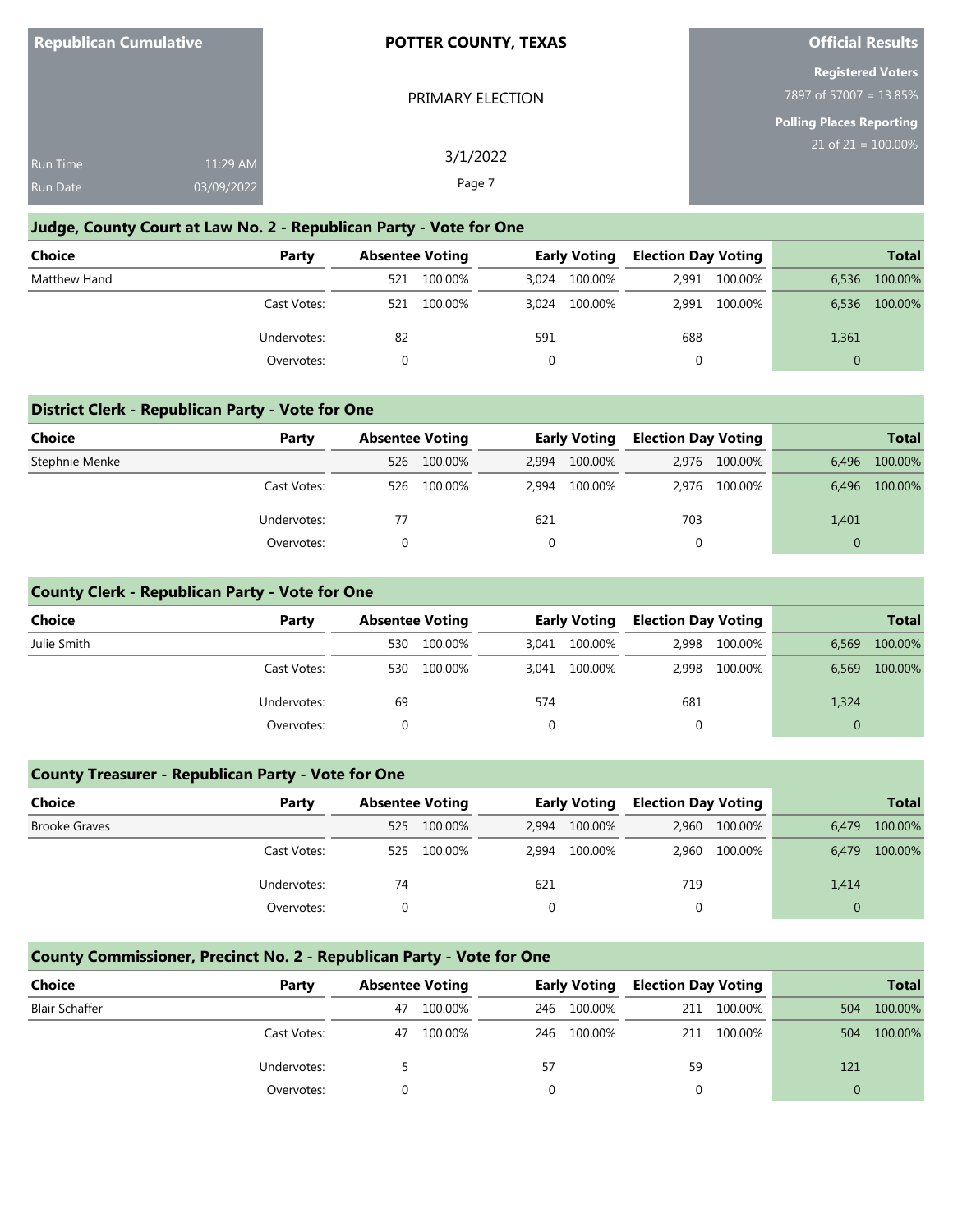| <b>Republican Cumulative</b> |  |
|------------------------------|--|
|                              |  |

PRIMARY ELECTION

# **Official Results**

| <b>Registered Voters</b> |  |
|--------------------------|--|
| $897$ of 57007 = 13.85%  |  |

**Polling Places Reporting**

| <b>Run Time</b> | 11:29 AM   | 3/1/2022 | $21$ of $21 = 100.00\%$ |
|-----------------|------------|----------|-------------------------|
| <b>Run Date</b> | 03/09/2022 | Page 8   |                         |

## **Justice of the Peace, Precinct No. 1 - Republican Party - Vote for One**

| Choice      | Party       | <b>Absentee Voting</b> |         | <b>Early Voting</b> |               | <b>Election Day Voting</b> |         | <b>Total</b> |         |
|-------------|-------------|------------------------|---------|---------------------|---------------|----------------------------|---------|--------------|---------|
| Debbie Horn |             | 205                    | 100.00% |                     | 1,146 100.00% | 965                        | 100.00% | 2,316        | 100.00% |
|             | Cast Votes: | 205                    | 100.00% |                     | 1,146 100.00% | 965                        | 100.00% | 2,316        | 100.00% |
|             | Undervotes: | 42                     |         | 244                 |               | 273                        |         | 559          |         |
|             | Overvotes:  |                        |         |                     |               |                            |         |              |         |

## **Justice of the Peace, Precinct No. 2 - Republican Party - Vote for One**

| Choice        | Party       | <b>Absentee Voting</b> |         | <b>Early Voting</b> |         | <b>Election Day Voting</b> |         | <b>Total</b> |         |
|---------------|-------------|------------------------|---------|---------------------|---------|----------------------------|---------|--------------|---------|
| Robert Taylor |             | 47                     | 100.00% | 246                 | 100.00% | 219                        | 100.00% | 512          | 100.00% |
|               | Cast Votes: | 47                     | 100.00% | 246                 | 100.00% | 219                        | 100.00% | 512          | 100.00% |
|               | Undervotes: |                        |         | 57                  |         | 51                         |         | 113          |         |
|               | Overvotes:  |                        |         |                     |         |                            |         |              |         |

## **Justice of the Peace, Precinct No. 3 - Republican Party - Vote for One**

| <b>Choice</b> | Party       | <b>Absentee Voting</b> |         | <b>Early Voting</b> |         | <b>Election Day Voting</b> |               |          | <b>Total</b> |
|---------------|-------------|------------------------|---------|---------------------|---------|----------------------------|---------------|----------|--------------|
| Gary Jackson  |             | 238                    | 100.00% | 1,446               | 100.00% |                            | 1,638 100.00% | 3,322    | 100.00%      |
|               | Cast Votes: | 238                    | 100.00% | 1.446               | 100.00% | 1.638                      | 100.00%       | 3,322    | 100.00%      |
|               | Undervotes: | 28                     |         | 287                 |         | 326                        |               | 641      |              |
|               | Overvotes:  |                        |         | $\Omega$            |         | 0                          |               | $\Omega$ |              |

## **County Chairman - Republican Party - Vote for One**

| <b>Choice</b> | Party       | <b>Absentee Voting</b> |         |       | <b>Early Voting</b> | <b>Election Day Voting</b> |               |       | <b>Total</b> |
|---------------|-------------|------------------------|---------|-------|---------------------|----------------------------|---------------|-------|--------------|
| Dan Rogers    |             | 514                    | 100.00% | 2.918 | 100.00%             |                            | 2,932 100.00% | 6,364 | 100.00%      |
|               | Cast Votes: | 514                    | 100.00% | 2.918 | 100.00%             |                            | 2.932 100.00% | 6,364 | 100.00%      |
|               | Undervotes: | 85                     |         | 697   |                     | 747                        |               | 1,529 |              |
|               | Overvotes:  |                        |         |       |                     |                            |               | 0     |              |

# **Proposition #1 - Republican Party**

| <b>Choice</b> | Party       | <b>Absentee Voting</b> |         |          | <b>Early Voting</b> | <b>Election Day Voting</b> |               |       | <b>Total</b> |
|---------------|-------------|------------------------|---------|----------|---------------------|----------------------------|---------------|-------|--------------|
| <b>YES</b>    |             | 557                    | 96.03%  | 3,313    | 93.51%              | 3,326                      | 92.39%        | 7,196 | 93.18%       |
| NO.           |             | 23                     | 3.97%   | 230      | 6.49%               | 274                        | 7.61%         | 527   | 6.82%        |
|               | Cast Votes: | 580                    | 100.00% | 3,543    | 100.00%             |                            | 3,600 100.00% | 7.723 | 100.00%      |
|               | Undervotes: | 19                     |         | 72       |                     | 79                         |               | 170   |              |
|               | Overvotes:  |                        |         | $\Omega$ |                     |                            |               |       |              |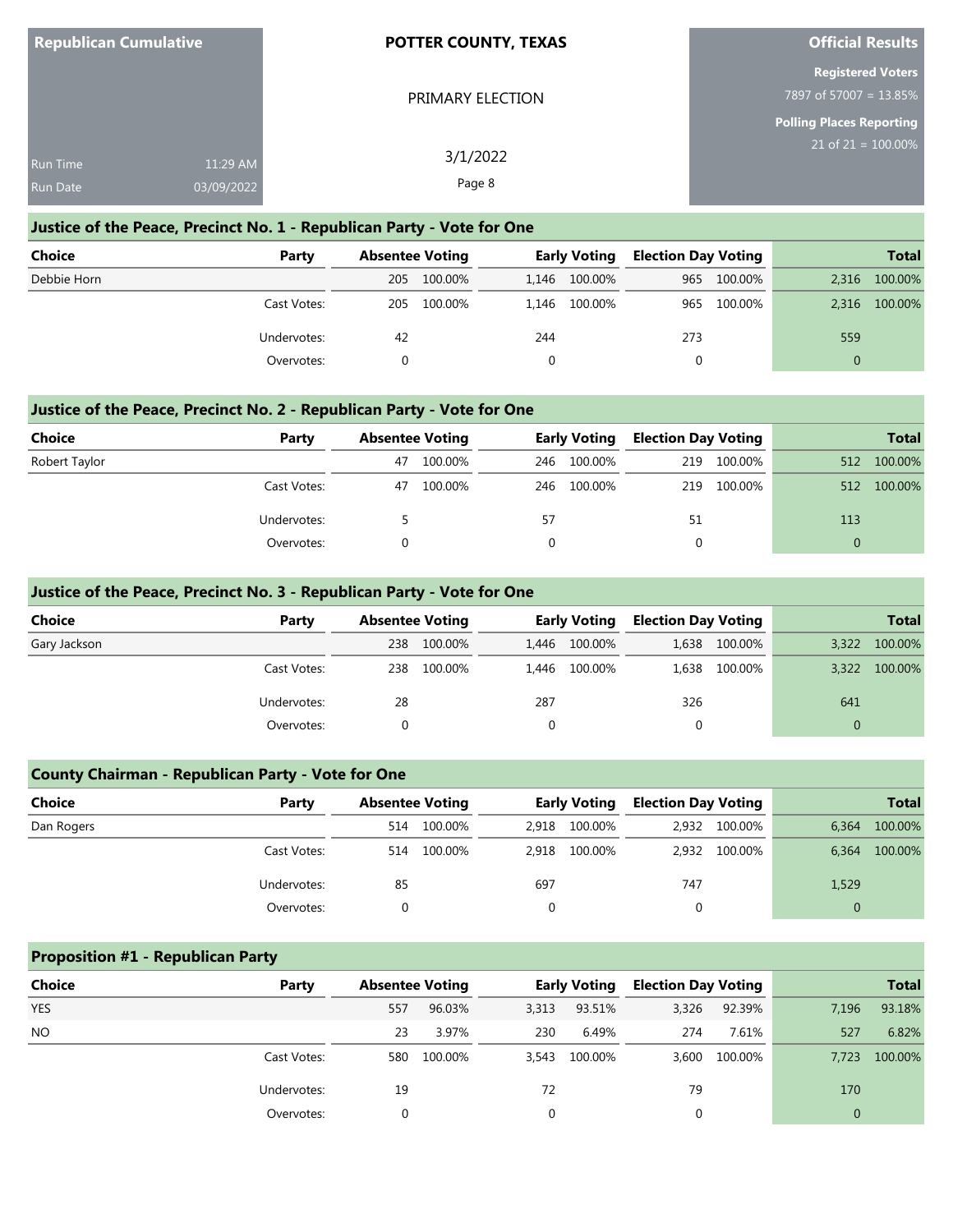| <b>Republican Cumulative</b> |            | <b>POTTER COUNTY, TEXAS</b> | <b>Official Results</b>         |
|------------------------------|------------|-----------------------------|---------------------------------|
|                              |            |                             | <b>Registered Voters</b>        |
|                              |            | PRIMARY ELECTION            | 7897 of 57007 = 13.85%          |
|                              |            |                             | <b>Polling Places Reporting</b> |
| Run Time                     | 11:29 AM   | 3/1/2022                    | $21$ of $21 = 100.00\%$         |
| <b>Run Date</b>              | 03/09/2022 | Page 9                      |                                 |

# **Proposition #2 - Republican Party**

| <b>Choice</b> | Party       | <b>Absentee Voting</b> |         |       | <b>Early Voting</b> | <b>Election Day Voting</b> |         |                | <b>Total</b> |
|---------------|-------------|------------------------|---------|-------|---------------------|----------------------------|---------|----------------|--------------|
| <b>YES</b>    |             | 359                    | 64.11%  | 2,432 | 70.64%              | 2,491                      | 71.09%  | 5,282          | 70.36%       |
| <b>NO</b>     |             | 201                    | 35.89%  | 1,011 | 29.36%              | 1,013                      | 28.91%  | 2.225          | 29.64%       |
|               | Cast Votes: | 560                    | 100.00% |       | 3,443 100.00%       | 3,504                      | 100.00% | 7.507          | 100.00%      |
|               | Undervotes: | 39                     |         | 172   |                     | 175                        |         | 386            |              |
|               | Overvotes:  | 0                      |         |       |                     | 0                          |         | $\overline{0}$ |              |

| <b>Proposition #3 - Republican Party</b> |             |                        |         |       |                     |                            |         |              |              |  |  |
|------------------------------------------|-------------|------------------------|---------|-------|---------------------|----------------------------|---------|--------------|--------------|--|--|
| <b>Choice</b>                            | Party       | <b>Absentee Voting</b> |         |       | <b>Early Voting</b> | <b>Election Day Voting</b> |         |              | <b>Total</b> |  |  |
| <b>YES</b>                               |             | 492                    | 84.39%  | 3,129 | 88.59%              | 3,259                      | 90.30%  | 6,880        | 89.07%       |  |  |
| NO.                                      |             | 91                     | 15.61%  | 403   | 11.41%              | 350                        | 9.70%   | 844          | 10.93%       |  |  |
|                                          | Cast Votes: | 583                    | 100.00% |       | 3,532 100.00%       | 3.609                      | 100.00% | 7.724        | 100.00%      |  |  |
|                                          | Undervotes: | 16                     |         | 83    |                     | 70                         |         | 169          |              |  |  |
|                                          | Overvotes:  |                        |         | 0     |                     | 0                          |         | $\mathbf{0}$ |              |  |  |

# **Proposition #4 - Republican Party**

| Choice     | Party       | <b>Absentee Voting</b> |         |          | <b>Early Voting</b> | <b>Election Day Voting</b> |         |              | <b>Total</b> |
|------------|-------------|------------------------|---------|----------|---------------------|----------------------------|---------|--------------|--------------|
| <b>YES</b> |             | 559                    | 95.88%  | 3,243    | 91.90%              | 3,286                      | 91.86%  | 7,088        | 92.18%       |
| <b>NO</b>  |             | 24                     | 4.12%   | 286      | 8.10%               | 291                        | 8.14%   | 601          | 7.82%        |
|            | Cast Votes: | 583                    | 100.00% | 3,529    | 100.00%             | 3,577                      | 100.00% | 7,689        | 100.00%      |
|            | Undervotes: | 16                     |         | 86       |                     | 102                        |         | 204          |              |
|            | Overvotes:  |                        |         | $\Omega$ |                     | $\mathbf 0$                |         | $\mathbf{0}$ |              |

| <b>Proposition #5 - Republican Party</b> |             |                        |         |       |                     |                            |         |              |              |
|------------------------------------------|-------------|------------------------|---------|-------|---------------------|----------------------------|---------|--------------|--------------|
| Choice                                   | Party       | <b>Absentee Voting</b> |         |       | <b>Early Voting</b> | <b>Election Day Voting</b> |         |              | <b>Total</b> |
| <b>YES</b>                               |             | 496                    | 86.56%  | 3,005 | 86.10%              | 3,081                      | 86.64%  | 6,582        | 86.39%       |
| <b>NO</b>                                |             | 77                     | 13.44%  | 485   | 13.90%              | 475                        | 13.36%  | 1,037        | 13.61%       |
|                                          | Cast Votes: | 573                    | 100.00% |       | 3,490 100.00%       | 3.556                      | 100.00% | 7.619        | 100.00%      |
|                                          | Undervotes: | 26                     |         | 125   |                     | 123                        |         | 274          |              |
|                                          | Overvotes:  | 0                      |         |       |                     | 0                          |         | $\mathbf{0}$ |              |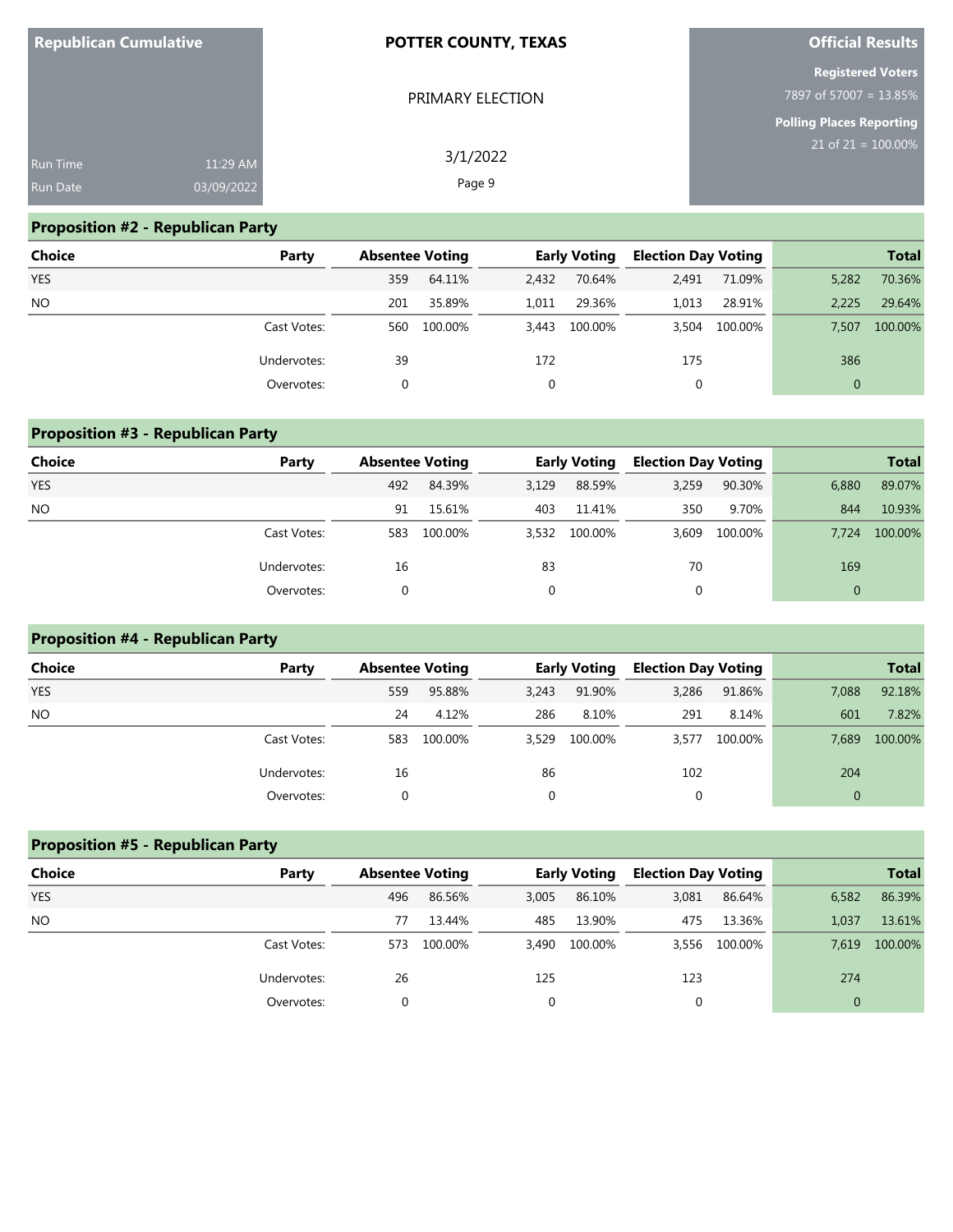| <b>Republican Cumulative</b> |            | <b>POTTER COUNTY, TEXAS</b> | <b>Official Results</b>                            |
|------------------------------|------------|-----------------------------|----------------------------------------------------|
|                              |            | PRIMARY ELECTION            | <b>Registered Voters</b><br>7897 of 57007 = 13.85% |
|                              |            |                             | Polling Places Reporting                           |
| <b>Run Time</b>              | 11:29 AM   | 3/1/2022                    | $21$ of $21 = 100.00\%$                            |
| <b>Run Date</b>              | 03/09/2022 | Page 10                     |                                                    |

# **Proposition #6 - Republican Party**

| <b>Choice</b> | Party       | <b>Absentee Voting</b> |         |       | <b>Early Voting</b> | <b>Election Day Voting</b> |               |              | <b>Total</b> |
|---------------|-------------|------------------------|---------|-------|---------------------|----------------------------|---------------|--------------|--------------|
| <b>YES</b>    |             | 424                    | 76.12%  | 2.772 | 80.96%              | 2,813                      | 80.56%        | 6.009        | 80.41%       |
| <b>NO</b>     |             | 133                    | 23.88%  | 652   | 19.04%              | 679                        | 19.44%        | 1.464        | 19.59%       |
|               | Cast Votes: | 557                    | 100.00% |       | 3,424 100.00%       |                            | 3,492 100.00% | 7.473        | 100.00%      |
|               | Undervotes: | 42                     |         | 191   |                     | 187                        |               | 420          |              |
|               | Overvotes:  |                        |         | 0     |                     | 0                          |               | $\mathbf{0}$ |              |

# **Proposition #7 - Republican Party Choice Party Absentee Voting Early Voting Election Day Voting Total** YES 573 98.12% 3,403 96.10% 3,454 95.84% 7,430 96.13% NO 11 1.88% 138 3.90% 150 4.16% 299 3.87% Cast Votes: 584 100.00% 3,541 100.00% 3,604 100.00% 7,729 100.00% Undervotes: 15 74 75 164 Overvotes: 0 0 0 0

## **Proposition #8 - Republican Party**

| Choice     | Party       | <b>Absentee Voting</b> |         |          | <b>Early Voting</b> | <b>Election Day Voting</b> |               |              | <b>Total</b> |
|------------|-------------|------------------------|---------|----------|---------------------|----------------------------|---------------|--------------|--------------|
| <b>YES</b> |             | 561                    | 96.56%  | 3,294    | 93.47%              | 3,320                      | 92.89%        | 7,175        | 93.44%       |
| <b>NO</b>  |             | 20                     | 3.44%   | 230      | 6.53%               | 254                        | 7.11%         | 504          | 6.56%        |
|            | Cast Votes: | 581                    | 100.00% | 3.524    | 100.00%             |                            | 3,574 100.00% | 7.679        | 100.00%      |
|            | Undervotes: | 18                     |         | 91       |                     | 105                        |               | 214          |              |
|            | Overvotes:  |                        |         | $\Omega$ |                     | 0                          |               | $\mathbf{0}$ |              |

| <b>Proposition #9 - Republican Party</b> |             |                        |         |       |                     |                            |         |              |              |
|------------------------------------------|-------------|------------------------|---------|-------|---------------------|----------------------------|---------|--------------|--------------|
| Choice                                   | Party       | <b>Absentee Voting</b> |         |       | <b>Early Voting</b> | <b>Election Day Voting</b> |         |              | <b>Total</b> |
| <b>YES</b>                               |             | 511                    | 88.41%  | 3,061 | 87.06%              | 3,126                      | 87.15%  | 6,698        | 87.20%       |
| <b>NO</b>                                |             | 67                     | 11.59%  | 455   | 12.94%              | 461                        | 12.85%  | 983          | 12.80%       |
|                                          | Cast Votes: | 578                    | 100.00% |       | 3.516 100.00%       | 3.587                      | 100.00% | 7.681        | 100.00%      |
|                                          | Undervotes: | 21                     |         | 99    |                     | 92                         |         | 212          |              |
|                                          | Overvotes:  | 0                      |         |       |                     | 0                          |         | $\mathbf{0}$ |              |